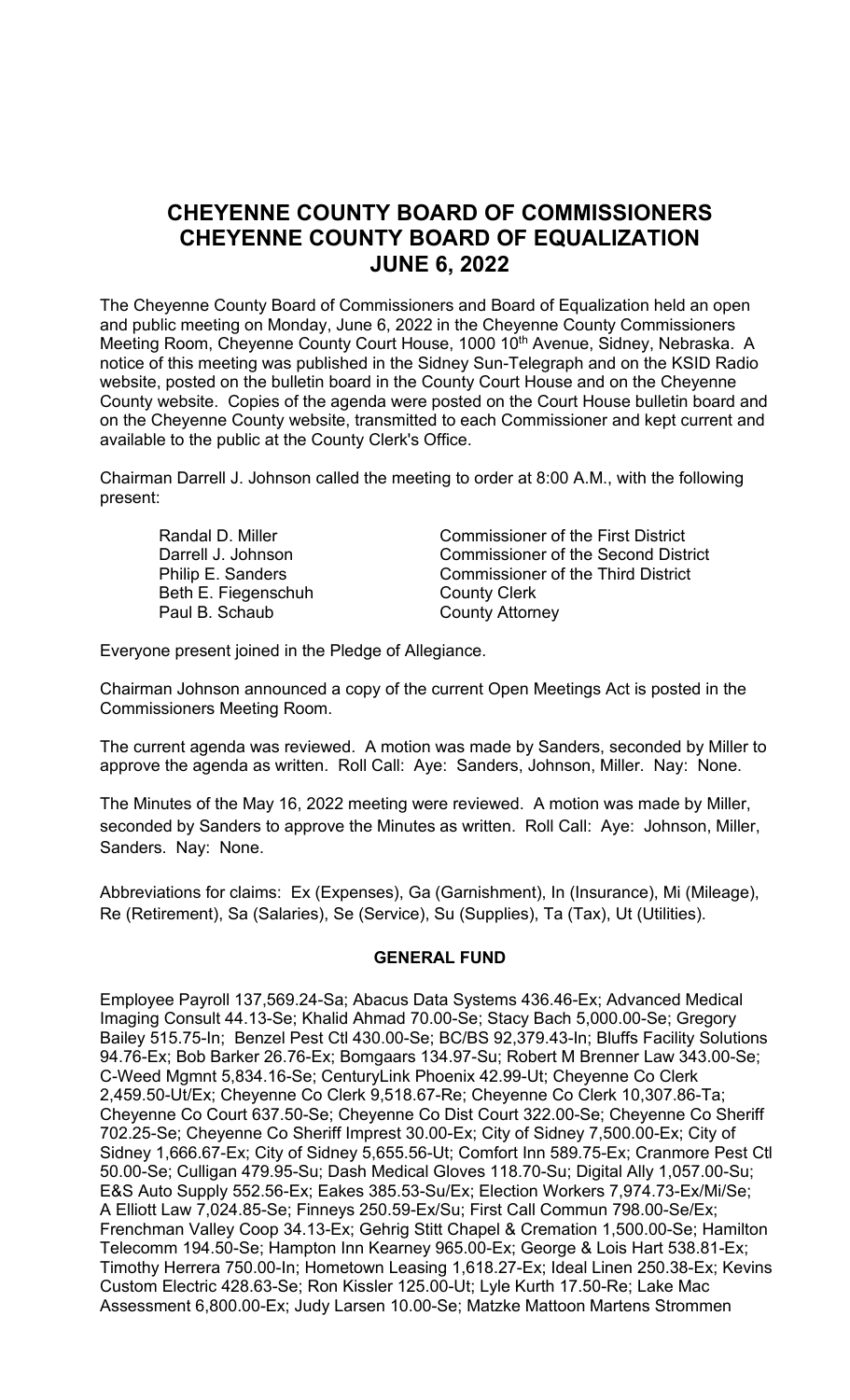4,741.98-Se; Mid American Research Chemical 703.08-Su; Miller Law Office 14,012.00-Se; MIPS 3,323.16-Se; NACO 1,622.17-Ex; NE Assn of Co Clerks 125.00-Ex; NE Safety & Fire Equip 149.00-Se; NebraskaLand Tire 196.29-Ex; Pepsi Cola 293.93-Ex; Premier Land Mgmnt Serv 595.00-Se; Quadient Finance 300.00-Ex; Regional West Med Ctr 778.72-Se; Reynolds Korth & Samuelson 146.50-Se; Georgia Rogers 287.85-Mi/Ex; Paul Schaub 115.13-Mi; Schuh Rentals 135.00-Ex; Scotties Potties 100.00-Se; ScottsBluff Co Detention Ctr 1,290.00-Se; Security First Bank 948.28-Re; Sidney Regional Med Ctr 1,100.00-Se; Spectrum 363.64-Se; Greg Stevens 750.00-In; Sutton Home Gallery 1,859.98-Ex; Triple O's 2,319.67-Ex; Tyler Technologies 466.22-Ex; US Bank Assessor 1,169.74-Su/Ex; WiMacTel 66.00-Ex; Youngs P&H 784.20-Ex; 21st Century Equip 277.51-Ex. TOTAL: \$ 353,255.59.

## **ROAD FUND**

Employee Payroll 53,237.69-Sa; Black Hills Energy 833.56-Ut; BC/BS 33,260.64-In; CenturyLink 248.45-Ut; Cheyenne Co Clerk 3,593.53-Re; Cheyenne Co Clerk 3,992.26-Ta; City of Sidney 660.23-Ut; Dan's Radiator 120.00-Ex; E&S Auto 889.01-Ex; Finneys 25.30-Ex; Floyds Truck Ctr 1,035.02-Ex; High West Energy 136.04-Ut; Ideal Linen 173.64-Su/Ex; Inland Truck Parts 28.32-Ex; Jebro Inc 102,763.46-Ex; Murphy Tractor 2,140.30-Ex; NE Machinery 16,741.63-Ex; NebraskaLand Tire 1,537.28-Ex/Se; NT Building Supply & Rental 70.00-Ex; P&K Equip 18,095.00-Ex; Powerplan 1,036.13-Ex; Precision Truck & Trailer 17,000.00-Ex; Sidney Regional Med Ctr 102.00-Se; Sidney Sun Telegraph 16.80-Se; Sign Solutions 1,784.06-Ex; Verizon Wireless 93.60-Se; Village of Dalton 67.42-Ut; Village of Lodgepole 138.09-Ut; 21st Century Equip 1,149.36-Ex. TOTAL: \$ 260,968.82.

#### **VISITORS FUND**

Employee Payroll 728.32-Sa; Black Hills Energy 96.84-Ut; Cheyenne Co Clerk 49.16-Re; Cheyenne Co Clerk 55.72-Ta; Lamar 777.00-Ex; Sidney Sun Telegraph 11.04-Se; True West Publishing 980.00-Ex; US Bank 116.00-Ex; Viaero 100.13-Se. TOTAL: \$ 2,914.21.

#### **PRESERVATION & MODERNIZATION**

MIPS 325.00-Se. TOTAL: \$ 325.00.

#### **KENO**

City of Sidney 24,316.39-Ex; Dalton Volunteer Fire Dept 6,197.20-Ex; Pleasant View Cemetery 3,300.00-Ex. TOTAL: \$ 33,813.59.

#### **E911 FUND**

Employee Payroll 16,250.24-Sa; BC/BS 12,390.47-In; Ashley Boman 186.43-In; Abbagale Bush 96.42-Mi/Ex; Cheyenne Co Clerk 1,096.91-Re; Cheyenne Co Clerk 1,210.28-Ta; Dalton Telephone 113.46-Ut; Rave Wireless 2,096.63-Ex; Sydney Rushman 132.33-Ex; Stratus Audio 50.00-Se. TOTAL: \$ 33,623.17.

#### **EMERGENCY MANAGEMENT FUND**

Employee Payroll 4,665.27-Sa; Absolute Solutions 700.00-Ex; Kay Anderson 350.00-Se; Black Hills Energy 105.91-Ut; BC/BS 4,041.93-In; Chappell Register 5.52-Se; Cheyenne Co Clerk 314.91-Re; Cheyenne Co Clerk 336.91-Ta; City of Sidney 181.90-Ut; David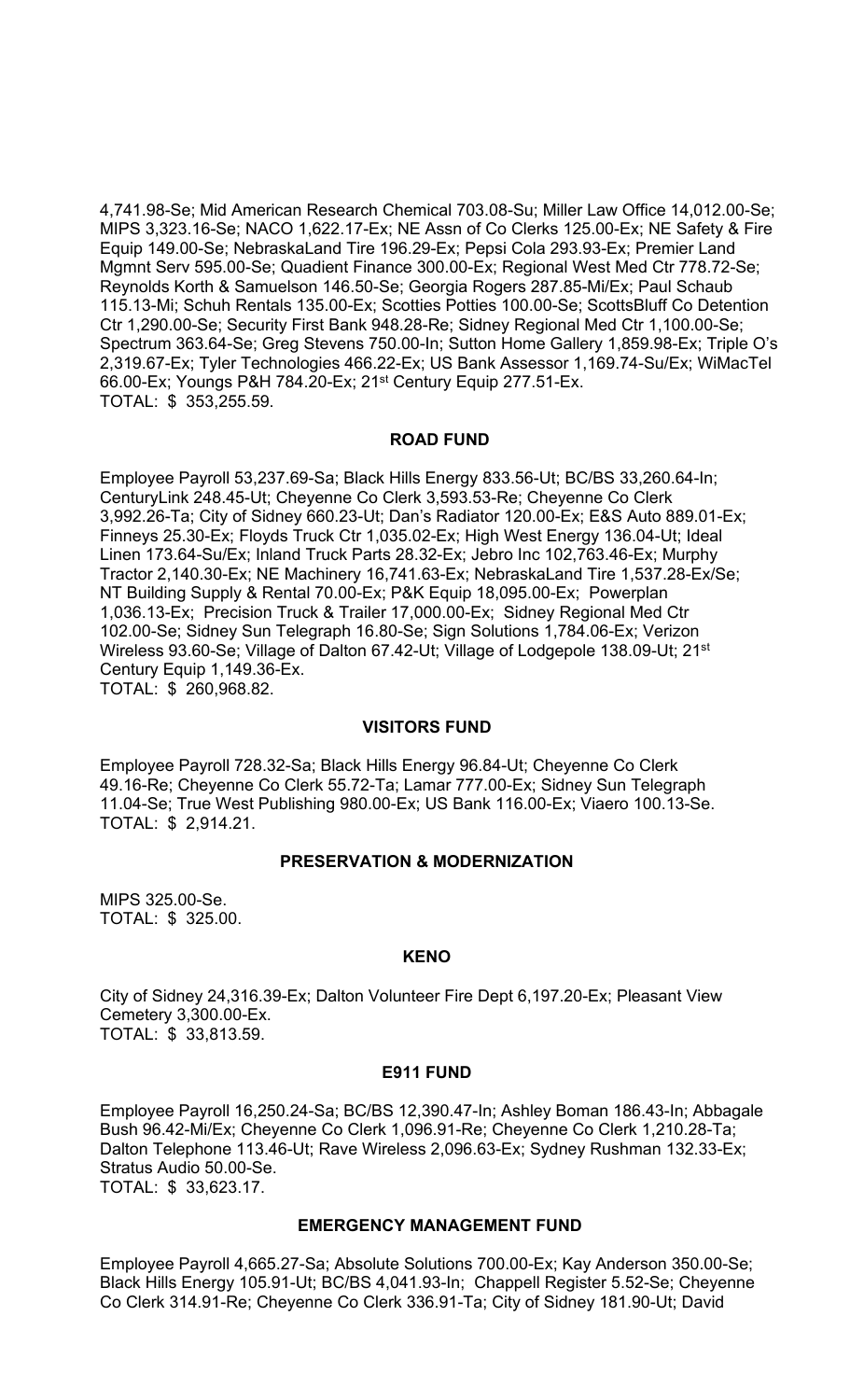Dymak 85.41-Mi; Larry Engstrom 46.80-Mi; FirstNet 364.37-Se; Geopliant LLC 2,420.00-Ex; Adam Hayward 350.00-Se; Brandon Loy 350.00-Se; US Bank 335.98-Ut/Se/Ex; Elizabeth Yost 350.00-Se. TOTAL: \$ 15,004.91.

#### **GRAND TOTAL: \$ 699,905.29.**

A motion was made by Sanders, seconded by Miller to approve and pay all claims as stated above. Delinquent taxes were deducted where owing. Roll Call: Aye: Miller, Sanders, Johnson. Nay: None.

There was no correspondence to review.

Setting the dates for the valuation protest hearings was discussed. A motion was made by Miller, seconded by Sanders to set the dates as follows:

| $10:00$ A.M. $-$ 12:00 P.M. |
|-----------------------------|
| 1:00 P.M. $-$ 5:00 P.M.     |
| $10:00$ A.M. $-12:00$ P.M.  |
| 1:00 P.M. $-$ 5:00 P.M.     |
| $10:00$ A.M. $-12:00$ P.M.  |
| $1:00$ P.M. $-$ 5:00 P.M.   |
|                             |

Roll Call: Aye: Sanders, Johnson, Miller. Nay: None.

The Board reviewed a Cash-in-Lieu Plan as a benefit for County employees. This Plan offers a choice between the County Blue Cross Blue Shield health insurance plan or receiving a cash stipend. The Plan is available to employees who are eligible for coverage through another source, such as spouse's employer, Medicare, Tricare or other group insurance. If you could have coverage through another source as described, other than an individual policy, the employee can waive the Blue Cross Blue Shield health insurance coverage through the County. In return for waiving the coverage, the employee will receive a stipend in the amount of \$500.00 a month. This payment will be added to the employee's income and be reported on the W-2. This benefit is taxable income and is subject to tax withholdings and employment taxes. Once the employee is enrolled in the Cash-in-Lieu Plan, the employee must stay with the Plan until the next open enrollment period in June. In order to be eligible, the employee must be an elected official, full-time employee or a parttime employee working at least 20 hours a week. The stipend cannot be used to purchase individual health insurance. The \$15,000.00 life insurance policy included with the Blue Cross Blue Shield insurance plan will be forfeited. After further discussion, a motion was made by Miller, seconded by Sanders to adopt Resolution 2022-9 approving the Cash-in-Lieu Plan effective July 1, 2022. Roll Call: Aye: Johnson, Miller, Sanders. Nay: None. A complete copy of the Resolution as adopted is on file at the Office of the County Clerk.

Sarah Sinnett addressed the Board regarding the Energizing Entrepreneurial Ecosystem.

Veterans Service Officer (VSO) Fred Wiedeburg appeared regarding appointments to the Veterans Service Committee. VSO Wiedeburg requested that Kae Nelson be reappointed to the Committee with his term to be July 1, 2022 through June 30, 2027. The reappointment was approved by the Veterans Service Committee. A motion was made by Miller, seconded by Sanders to approve the reappointment of Kae Nelson to the Veterans Service Committee with his term to be from July 1, 2022 through June 30, 2027. Roll Call: Aye: Miller, Sanders, Johnson. Nay: None.

Next, VSO Wiedeburg requested that Stephanie Disney be appointed to fill the unexpired term of Ron Gusman. The Veterans Service Committee approved the appointment. A motion was made by Miller, seconded by Sanders to appoint Stephanie Disney to fill the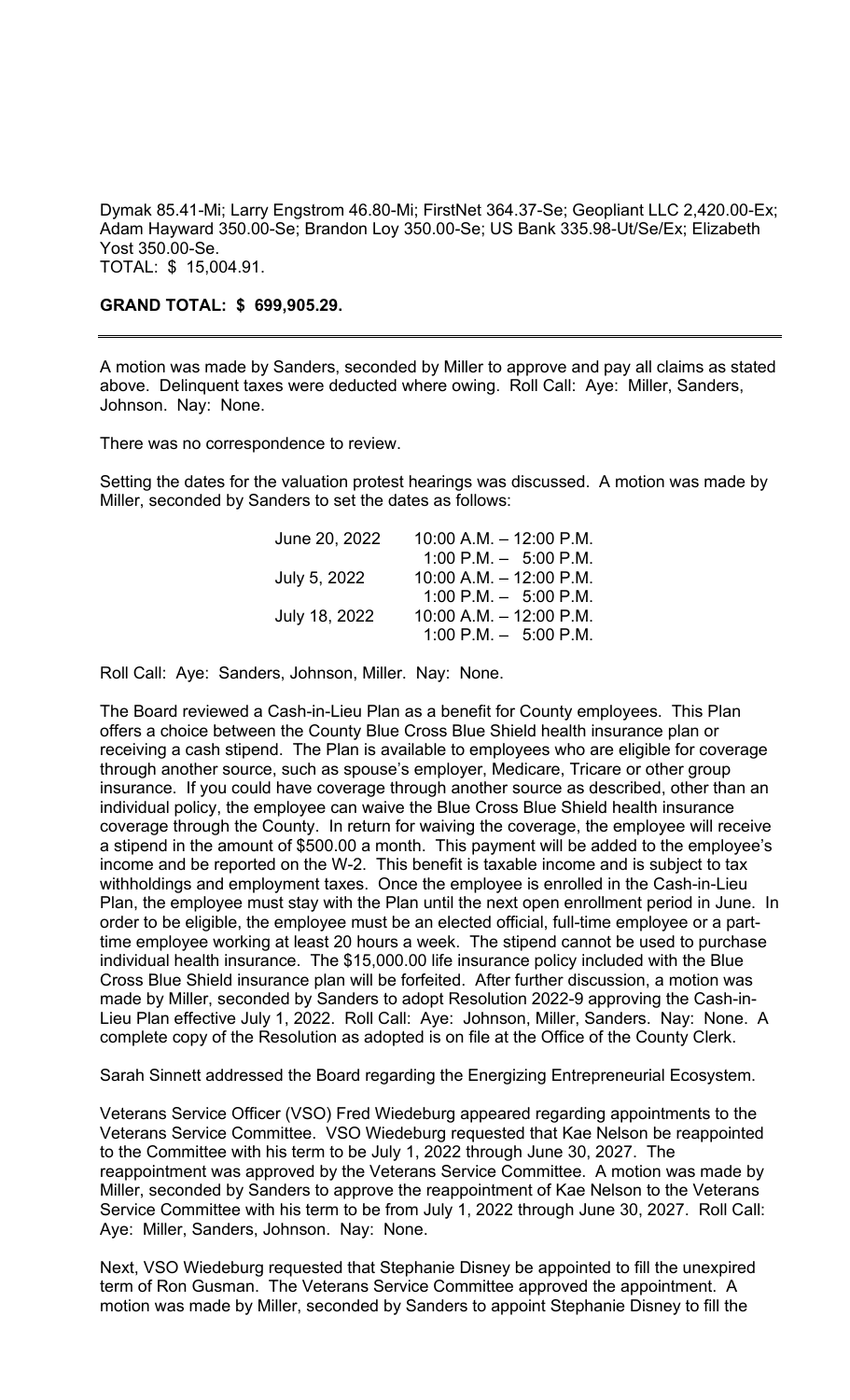unexpired term of Ron Gusman with the term to be from June 6, 2022 through June 30, 2023. Roll Call: Aye: Sanders, Johnson, Miller. Nay: None.

VSO Wiedeburg then spoke to the Board asking that the Cheyenne County Annex be renamed the Ron Gusman Memorial Building after Ron Gusman who was the previous Veterans Service Officer and who recently passed away. There was no action taken.

The Board discussed the reorganization of office space for County offices. Relocation of the VSO office, Sheriff offices and Extension office were the topic of the discussion. The Board stated further information was needed.

At 8:45 A.M., a motion was made by Sanders, seconded by Miller to recess the Board of Commissioners and reconvene as the Board of Equalization. Roll Call: Aye: Johnson, Miller, Sanders. Nay: None.

Cheyenne County Assessor Melody Keller presented the 3-Year Plan of Assessment. A motion was made by Miller, seconded by Sanders to approve the 3-Year Plan of Assessment as presented. Roll Call: Aye: Miller, Sanders, Johnson. Nay: None.

Next, Assessor Keller discussed a Tax List Correction for the Robert and Diana Goodwin Trust and Cheyenne County. On May 18, 2022, Cheyenne County purchased the property located at 1212 Jackson Street from the Goodwin Trust. Cheyenne County is an exempt entity; therefore, the valuation for the property needs to be removed from the tax rolls. A motion was made by Sanders, seconded by Johnson to approve the Tax List Correction and remove the property located at 1212 Jackson Street from the tax rolls. Roll Call: Aye: Sanders, Johnson. Nay: None. Abstain: Miller.

Assessor Keller then presented a Tax List Correction for Susan Hiett and Darin Van Natter. There was a mobile home on the property. It was removed and because of a clerical error, the valuation was not removed from the tax rolls. A motion was made by Miller, seconded by Sanders to approve the Tax List Correction as presented. Roll Call: Aye: Johnson, Miller, Sanders. Nay: None.

Finally, Assessor Keller presented a Tax List Correction for Fort Sidney Land Development Group. An unimproved lot application was filed listing an additional parcel from past years. Because of a clerical error, two parcels were combined. The two parcels were in two different TIF projects which made the base values of both TIF projects incorrect. One parcel is in the 3rd Modification Prairie Winds TIF project and the other parcel is in the Prairie Winds TIF project. To correct the clerical error, it was necessary to do a Tax List Correction. A motion was made by Miller, seconded by Sanders to approve the Tax List Correction as submitted. Roll Call: Aye: Miller, Sanders, Johnson. Nay: None.

At 8:57 A.M., a motion was made by Sanders, seconded by Miller adjourn the Board of Equalization and reconvene as the Board of Commissioners. Roll Call: Aye: Sanders, Johnson, Miller. Nay: None.

Tourism Director Kendra Mitchell discussed a Visitors Committee grant for Gold Rush Days in the amount of \$3,500.00. The Visitors Committee approved the grant in the amount of \$3,500.00. A motion was made by Sanders, seconded by Miller to approve the grant for Gold Rush Days in the amount of \$3,500.00. Roll Call: Aye: Johnson, Miller, Sanders. Nay: None.

Next, Director Mitchell discussed the By-Laws for the Visitors Committee. County Attorney Paul Schaub was directed to review the By-Laws.

Commissioner Sanders discussed the Visitors Committee grant application form. There was a question regarding whether or not the Visitors Committee logo should be on all promotional materials. Again, County Attorney Schaub was directed to research this matter.